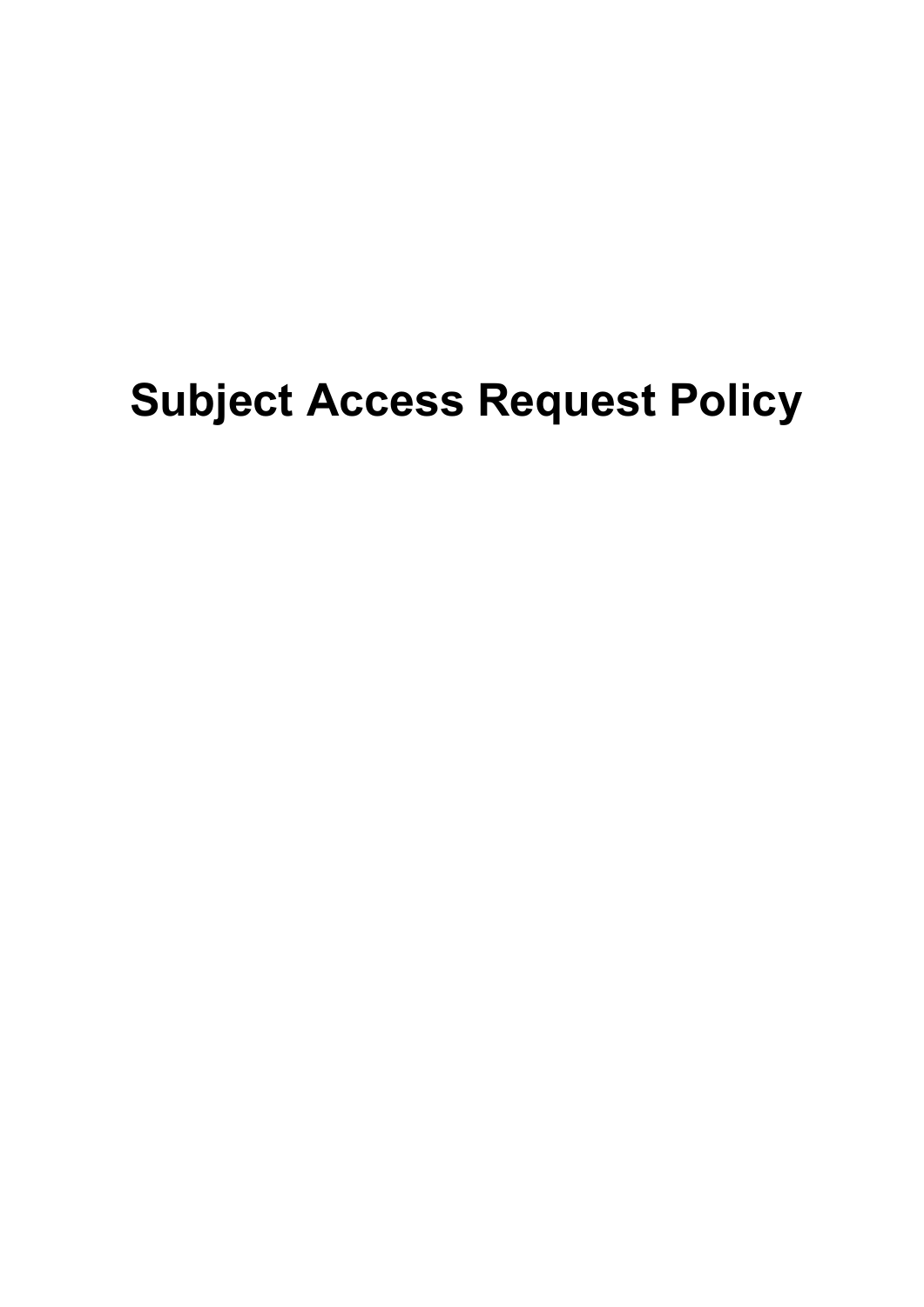## Version History

| <b>Version</b> | <b>Date Issued</b> | <b>Details</b> | <b>Brief Summary of Change</b>                              | <b>Author</b>       |
|----------------|--------------------|----------------|-------------------------------------------------------------|---------------------|
| 0.1            | 20 April 2018      | Draft          | New document                                                | <b>NCL IG Leads</b> |
| 0.2            | 27 April 2018      | Draft          | Amended following comments from<br>Michael Fox - Camden CCG | <b>NCL IG Leads</b> |
|                |                    |                |                                                             |                     |
|                |                    |                |                                                             |                     |

| For more information on the status of this policy, please contact: |                                        |  |  |  |
|--------------------------------------------------------------------|----------------------------------------|--|--|--|
| North Central London CCGs                                          | <b>Information Governance Leads</b>    |  |  |  |
| Approved by                                                        | <b>Bernadette Edwards</b>              |  |  |  |
|                                                                    | <b>Practice Manager</b>                |  |  |  |
| <b>Approval Date</b>                                               | 17 May 2018                            |  |  |  |
| <b>Next Review Date</b>                                            | 2 years after approval                 |  |  |  |
| <b>Responsibility for Review</b>                                   | <b>TBC</b>                             |  |  |  |
| Contributors                                                       | NLC IG Group and NCL General Practices |  |  |  |
| Audience                                                           | Your organisation staff                |  |  |  |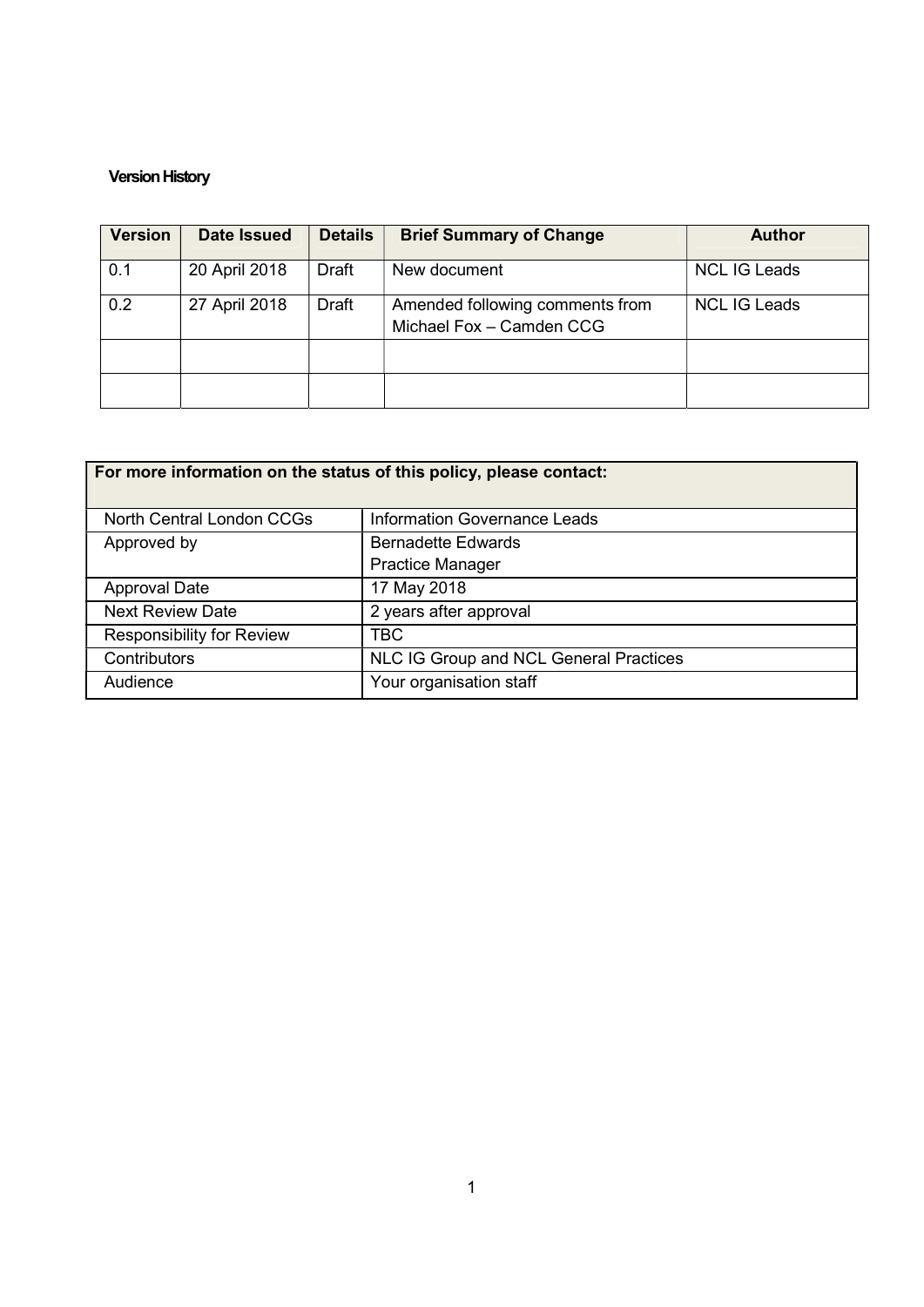| 1.  |                                                                                          |  |
|-----|------------------------------------------------------------------------------------------|--|
| 2.  |                                                                                          |  |
| 3.  |                                                                                          |  |
| 4.  |                                                                                          |  |
| 4.1 |                                                                                          |  |
| 4.2 |                                                                                          |  |
| 4.3 |                                                                                          |  |
| 4.4 |                                                                                          |  |
| 5.  |                                                                                          |  |
| 5.1 |                                                                                          |  |
| 5.2 |                                                                                          |  |
| 6.  |                                                                                          |  |
| 6.1 |                                                                                          |  |
| 6.2 |                                                                                          |  |
| 6.3 |                                                                                          |  |
| 7.  |                                                                                          |  |
| 7.1 |                                                                                          |  |
| 7.2 |                                                                                          |  |
| 7.3 |                                                                                          |  |
| 8.  |                                                                                          |  |
| 9.  | Sharing personal data of an individual with law enforcement and regulatory bodies9       |  |
| 10. |                                                                                          |  |
| 11. |                                                                                          |  |
| 12. |                                                                                          |  |
|     |                                                                                          |  |
|     |                                                                                          |  |
|     |                                                                                          |  |
|     | Appendix 3: Standard Response Letter to Applicant and Schedule of information provided15 |  |

## **Contents**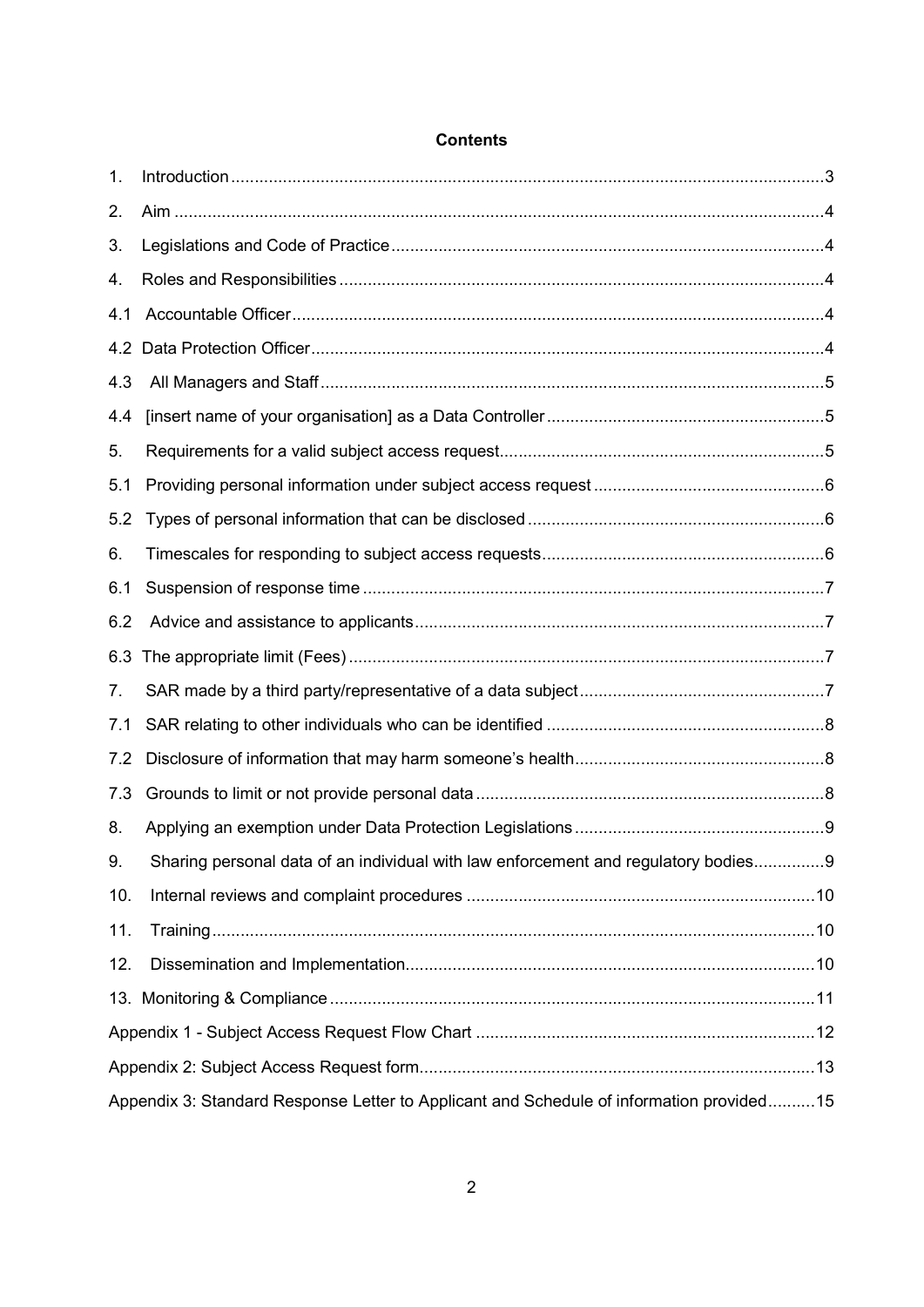## 1. Introduction

The UK Data Protection Bill will become law when enacted as the Data Protection Act 2018. It will explicitly bring provisions of the EU General Data Protection Regulation (GDRP) 2016 into UK law and establish continuity of the GDPR. The Act will legislate in areas where the GDPR allows flexibility at national level. It will also introduce legislation on processing for law enforcement purposes (in support of the EU Law Enforcement Directive) and by the intelligence services, and make provision for the Information Commissioner (the UK regulator). The current Data Protection Act (DPA) 1998 will be completely repealed when DPA 2018 comes in force.

This Subject Access Request (SAR) Policy has been written in line with the present DPA 1998 and EU GDPR as they govern the use and protection of personal data, and sensitive personal data (known as special categories of personal data under the GDPR).

The Policy will be reviewed when the DPA 2018 comes in force and when further changes to the Act necessitate additional review.

The current DPA 1998 and EU GDPR 2016 ((hereinafter called the Data Protection Legislations) details rights of access to both manual data (which is recorded in a filing system) and computer data for the individual/data subject.

This right, commonly referred to as Subject Access Request (SAR) is created under section 7 of DPA 1998 and Article 15 of GDPR 2016, gives rights to a data subject/individual to request personal information that Killick Street Health Centre holds about them. Anyone with full mental capacity can authorise a representative/third party, for example solicitors/advocates to help them make a SAR.

Under the DPA and GDPR Legislations data subjects have the right to obtain from Killick Street Health Centre confirmation as to whether or not personal data concerning the individual/data subject are being processed, and, where that is the case, access to the personal data and the following information:

- a) the purposes of the processing;
- b) the categories of personal data concerned;
- c) the recipients or categories of recipient to whom the personal data have been or will be disclosed, in particular recipients in third countries or international organisations;
- d) where possible, the envisaged period for which the personal data will be stored, or, if not possible, the criteria used to determine that period;
- e) the existence of the right to request from the controller rectification or erasure (where necessary) of personal data or restriction of processing of personal data concerning the data subject or to object to such processing;
- f) the right to lodge a complaint with a supervisory authority (Information Commission's Office);
- g) where the personal data are not collected from the data subject, any available information as to their source;
- h) the existence of automated decision-making, including profiling, referred to in Article 22 (1) and (4) and, at least in those cases, meaningful information about the logic involved, as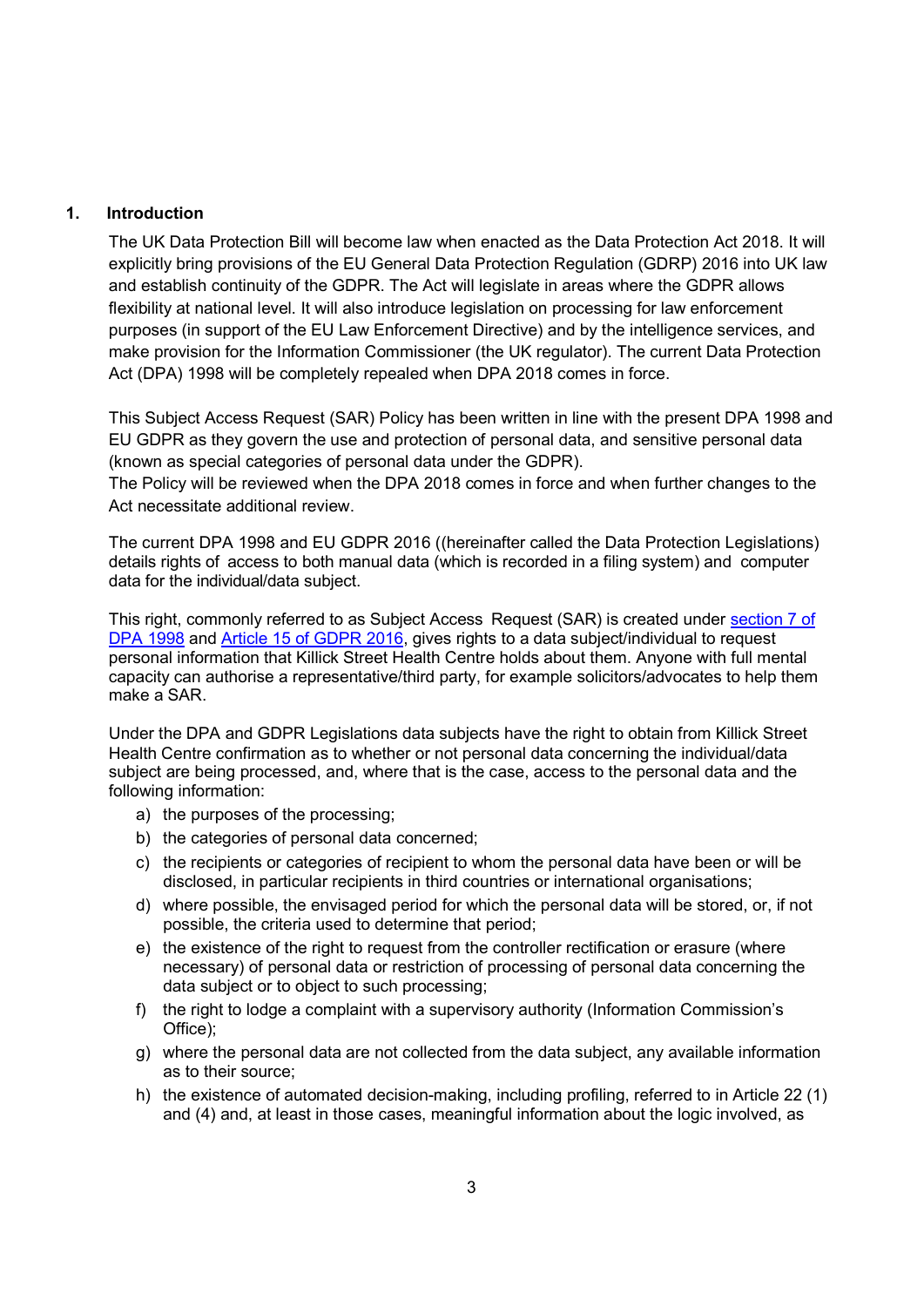well as the significance and the envisaged consequences of such processing for the data subject;

- i) right to be informed about the appropriate safeguards where personal data is transferred to a third country or international organisation;
- j) right to request a copy of any personal data undergoing processing.

In line with the Information Commissioner's subject access Codes of Practice, organisations are encouraged to have SAR Policy or Procedure in place to ensure that individuals' rights of access are met within a timely and appropriate manner, and seek to enable all who wish to do so to have access to the records that are held about them.

## 2. Aim

This Subject Access Request Policy details how Killick Street Health Centre will meet its legal obligations concerning individual's access to their information. The requirements within the Policy are primarily based upon the DPA 1998 and EU GDPR 2016 as they are the key legislations covering rights to personal information.

This Subject Access Request Policy has been written to ensure that all staff of Killick Street Health Centre are aware of their responsibilities to provide information if requested.

## 3. Legislations and Code of Practice

For the purpose of this Policy, other relevant legislations and appropriate guidance may be referenced. The legislations listed below refer to issues of security and/or confidentiality of personal data:

- Freedom of Information Act 2000
- Regulation of Investigatory Powers Act 2000
- Crime and Disorder Act 1998
- Computer Misuse Act 1990
- Criminal Justice and Immigration Act 2008
- Information Commissioner's Office: Subject Access Request Code of Practice

## 4. Roles and Responsibilities

## 4.1 Accountable Officer

Dr Rachel Hopkins GP Partner has overall accountability and responsibility for subject access requests. The Accountable Officer has delegated SAR operational responsibilities to Ismail Ahmed, Administrator.

## 4.2 Data Protection Officer

The Data Protection Officer (DPO) has day-to-day responsibilities for the management of all aspects relating to data protection matters. The responsibilities of the DPO include:

 To advise all staff on issues relating to data protection by providing guidance and templates;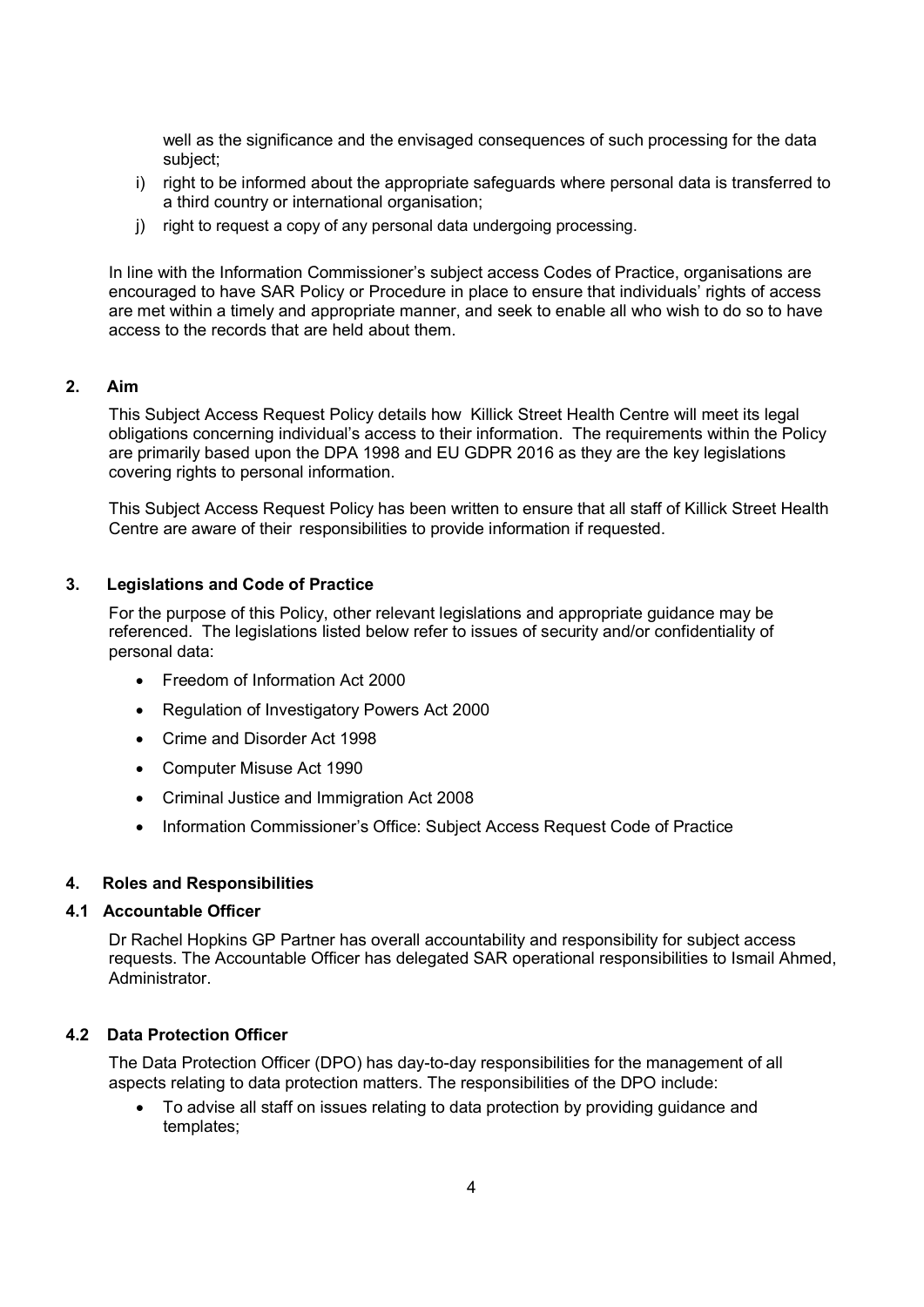- monitor organisational compliance with the Data Protection Legislations including policies and procedures that underpins the protection of personal data within the organisation;
- to provide awareness-raising and training for staff involved in processing operations, and the related audits;
- to liaise with the Information Commissioner's Officer (ICO) on matters around confidentiality and data protection, information security and records management;
- to provide advice where requested as regards to Data Protection Impact Assessment (DPIA) and monitor the risk management process;
- to consult with the ICO prior to data processing where a DPIA indicates that the processing would result in a high risk in the absence of measures taken by the organisation to mitigate the risk.

The DPO shall in the performance of his/her functions have due regard to the risk associated with processing operations, taking into account the nature, scope, context and purposes of processing.

A quarterly report on the number of SARs received will be submitted to the management team. The report will detail all aspects of the disclosure and non-disclosure of recorded information by the Practice.

## 4.3 All Managers and Staff

All managers are to ensure that staff are aware of, and adhere to this SAR Policy. They are also responsible for ensuring that the staff are updated with regards to any changes in the Policy.

All staff have a responsibility to ensure that they comply with the statutory obligations under the Data Protection Legislations, and any guidance lay down to ensure compliance.

Particularly, staff should ensure that:

- They are aware of their responsibility to support SARs and where in the organisation such requests are ultimately handled;
- personal data and records (whether in electronic or manual) relating to patients/serviceusers and staff are kept secure, accurate, relevant and up to date.

Staff wishing to access to personal confidential information that Killick Street Health holds about them should submit their requests in writing to:

Bernadette Edwards, Practice Manager.

## 4.4 Killick Street Health Centre as a Data Controller

The Practice' is a data controller in respect of any personal data and special categories of personal within its remit and as part of its statutory functions, the Practice determine the purposes for which, and the manner in which those personal information are, or are to be, processed. Therefore, any of staff may be required to respond to a SAR relating to personal information they hold within their team/service area.

## 5. Requirements for a valid subject access request

Adequate steps must be taken to identify the identity of the requester. Each applicant/data subject must be asked to supply the following copies of their identification: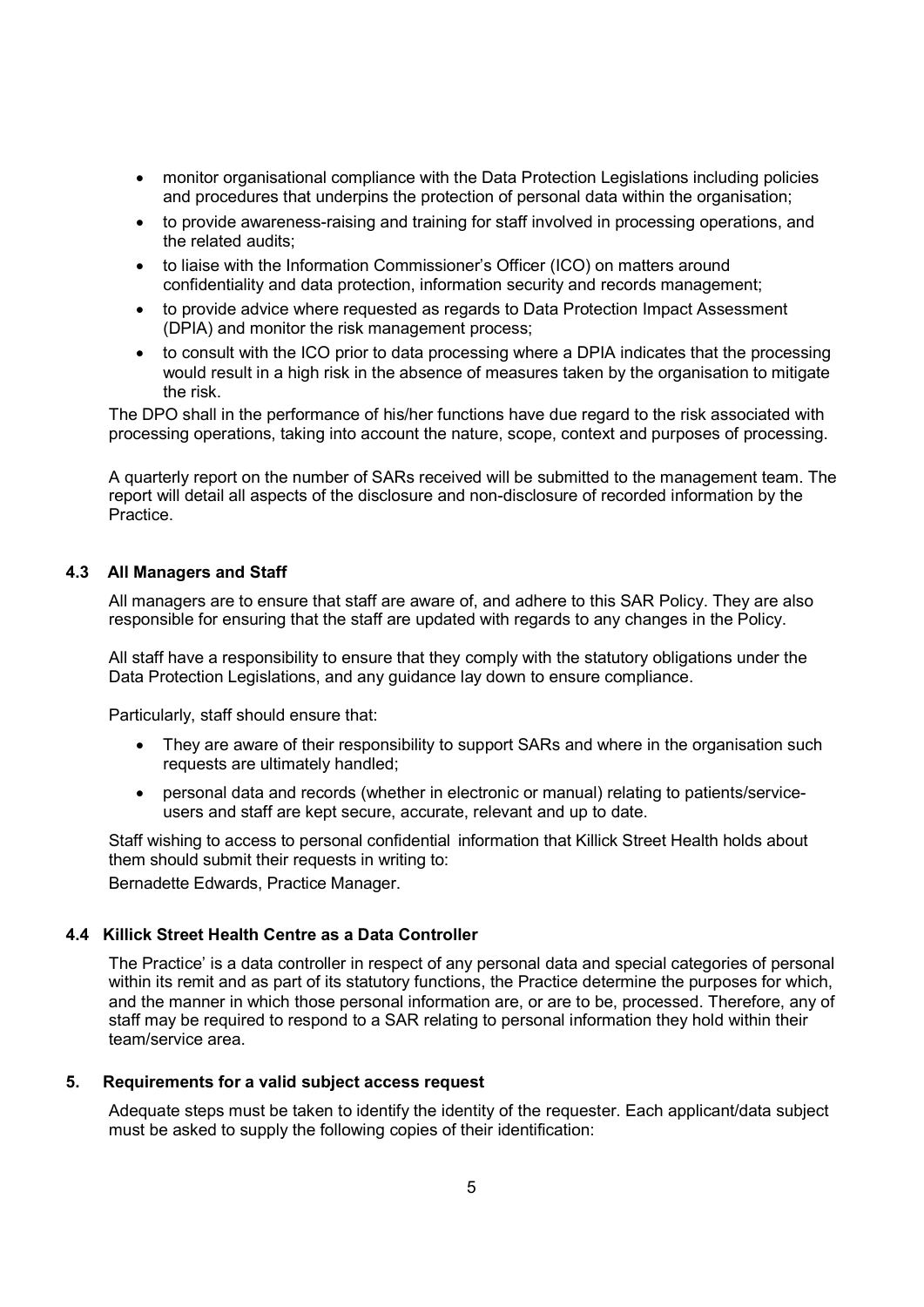- Driving licence or, Passport or birth certificate;
- Proof of address, e.g. Driving licence or a utility bill (no more than 3 months old)

## 5.1 Providing personal information under subject access request

SAR provides a right for the data subject/applicant to see their own personal data, rather than a right to see copies of documents that contain their personal data. Often, the easiest way to provide the relevant information is to supply copies of original documents, where it is reasonable to do so. See page 8 of the ICO Codes of Practice on SAR.

Information must be supplied to the data subject/applicant in an intelligible, easy to understand form, unless to do so would involve 'disproportionate' effort. For manual records this would involve photocopies. For computerised records these can be supplied in electronic format but must contain explanations of codes or abbreviations where appropriate. If the 'disproportionate' effort issue arises, the records can be shared with the individual on a face to face basis who can be asked to visit the premises to view their records.

## 5.2 Types of personal information that can be disclosed

Any information that constitutes personal data or special categories of personal data of the subject/applicant should be provided (subject to any data protection exemptions or information that may cause harm or distress).

Under the Data Protection Legislations the term "personal data" means any information relating to an identified or identifiable natural person ('data subject'); an identifiable natural person is one who can be identified, directly or indirectly, in particular by reference to an identifier; they include:

- Demographics name; address; postcode; telephone number; date of birth;
- an identification number NHS number, National Insurance Number, location data, an online identifier and Driving licence number [Note that driving licence number is included in this list because it directly yields date of birth and first part of surname]

## Special categories of personal data include:

- Health records or data concerning a natural person's sex life or sexual orientation
- Genetic data
- Biometrics, DNA Profile, Fingerprints
- Child Protection Records
- **•** Adoption Records
- Tax, Benefit or Pension Records
- Racial or ethnic origin;
- Social Services Records
- Housing Records
- Political opinions:
- Religious or philosophical beliefs

## 6. Timescales for responding to subject access requests

Under the EU GDPR Killick Street Health Centre is required to respond to subject access requests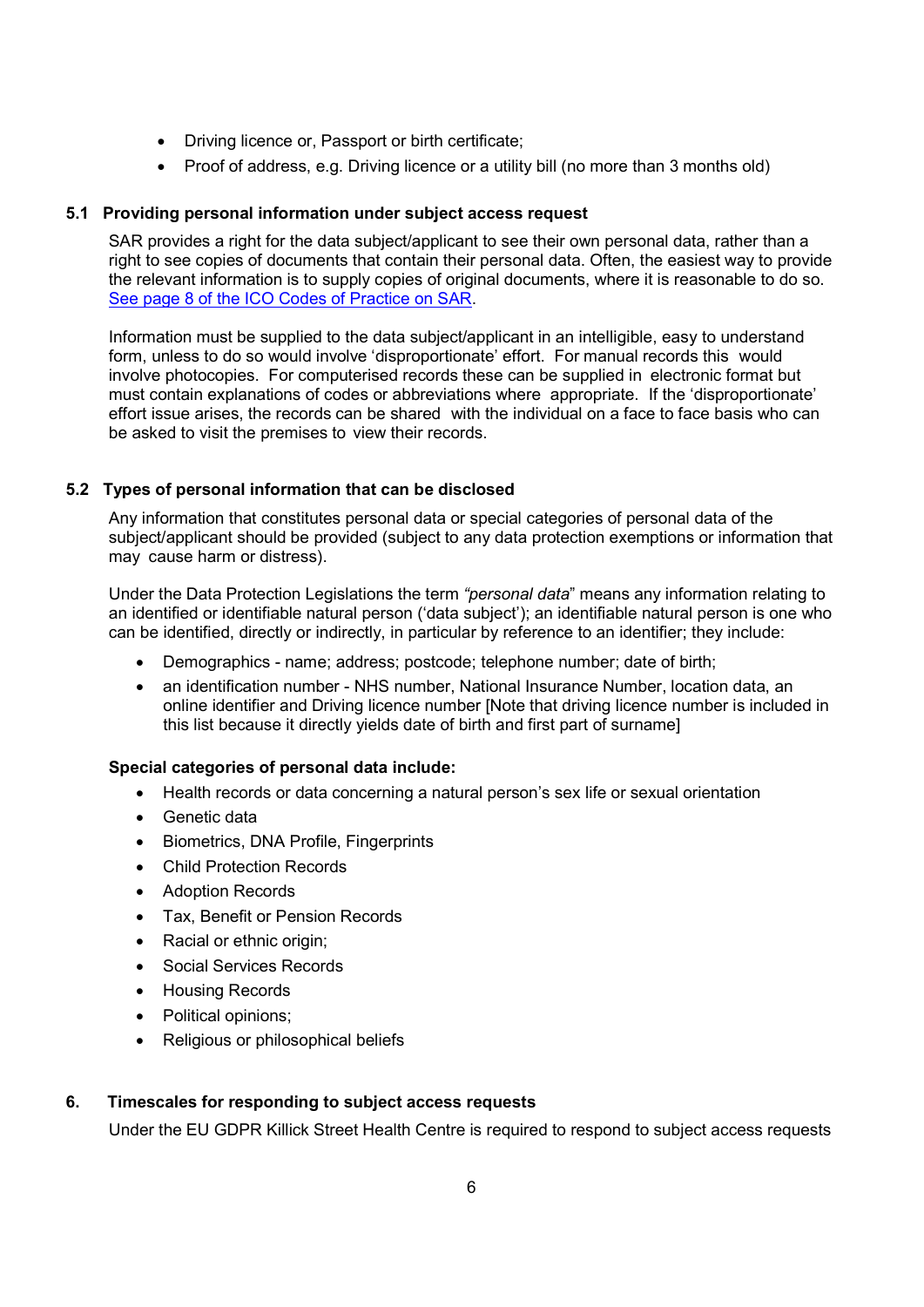without undue delay and in any event within one calendar month of receipt of the request from the data subject. The period may be extended by two further months where necessary, taking into account the complexity and number of the requests.

In the case of further extension, the DPO will inform the data subject of any such extension within one calendar month of receipt of the request, together with the reasons for the delay. Failure to do so is a breach of the Legislation and could lead to a complaint being made to the ICO.

To assist the obligation to provide information within the time limits, Killick Street Health Centre will ensure that all staff are aware of the SAR process, and requirements to provide the information when requested by the DPO.

SARs will be acknowledged by Killick Street Health Centre within 2 working days after the date of receipt of the request.

## 6.1 Suspension of response time

Where Killick Street Health Centre requires clarification of a request is considering or required the identity of the applicant the one calendar month rule is suspended until the clarification is received.

## 6.2 Advice and assistance to applicants

Where required, Killick Street Health Centre will endeavor to provide advice and assistance in respect to complex request. This may include:

- If the request is unclear and further clarification is needed;
- if the information has been requested in a particular unacceptable acceptable or unreadable format;
- Where complying with the request would involve disclosure of personal data about another individuals;
- If the information requested is subject to one or more of the exemptions in the Data Protection Legislations.

## 6.3 The appropriate limit (Fees)

Request for personal information and communication provided under the GDPR shall be provided free of charge. However, where requests from a data subject are manifestly unfounded or excessive, in particular because of their repetitive character, Killick Street Health Centre may either:

- Charge a reasonable fee taking into account the administrative costs of providing the information or communication or taking the action requested; or
- refuse to act on the request.

Killick Street Health Centre will ensure the balance of probability and fairness have been carefully considered when demonstrating the manifestly unfounded or excessive character of the request.

## 7. SAR made by a third party/representative of a data subject

Where personal information is being requested by a representative (e.g. solicitor/advocate) of the data subject, Killick Street Health Centre must be satisfied that the representative has the authority to make the request on behalf of the data subject and that the appropriate authorisation to act on their behalf has been included.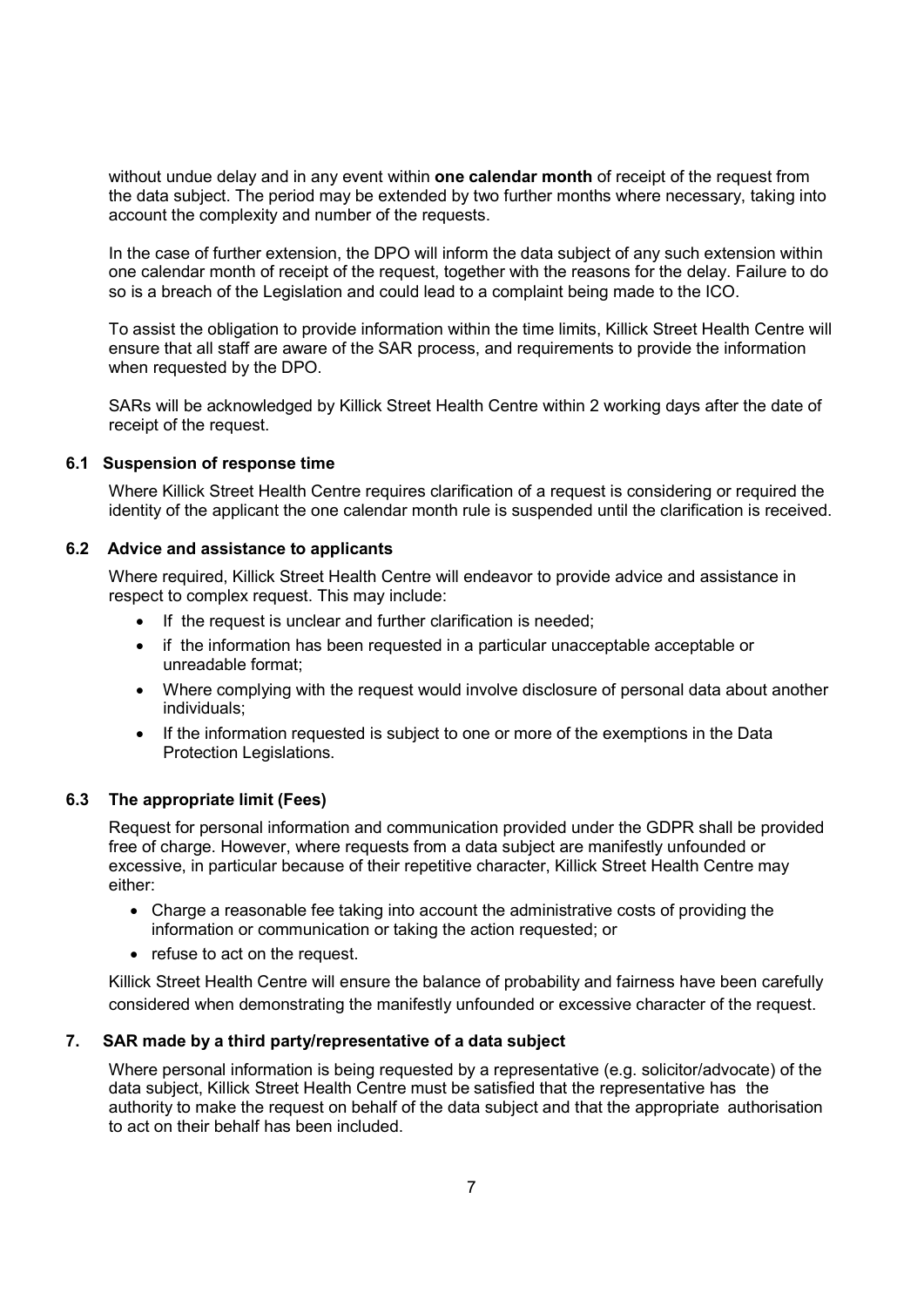The representative/third party must be required to provide the following proof of identity of the data subject before personal information can be disclosed:

- Driving licence or, Passport or birth certificate;
- Proof of address, e.g. a utility bill (no more than 3 months old);
- A signed letter of authorisation from the data subject consenting that the solicitor can act on their behalf or;
- Lasting Power Attorney (property and financial affairs).

#### 7.1 SAR relating to other individuals who can be identified

Where Killick Street Health Centre cannot comply with a request without disclosing information relating to other individuals who can be identified from that information, we are not obliged to comply with the request unless –

- a) the other individual has consented to the disclosure of the information to the person making the request, or,
- b) it is reasonable in all the circumstances to comply with the request without the consent of the other individual, for example, redacting (blanking out) the name or other identifying features.

Killick Street Health Centre will provide the data subjects/applicants with information that constitute their personal information only, and will ensure that a duty of confidentiality owed to the other individual (s) is respected.

#### 7.2 Disclosure of information that may harm someone's health

Where a representative/solicitor is making a SAR on behalf of an adult who lacks full mental health capacity, the DPO or staff dealing with the request must be satisfied that the request has been made in the individual's best interest. This may include requesting approval from the data subject's legal guardian or medical practitioner.

A medical professional may believe that providing an individual with access to certain information might cause serious harm to their physical or mental health or to that of another person. If so, the Data Protection (Subject Access Modification) (Health) Order 2000 allows Killick Street Health Centre (data controller) to withhold the information. However, only a medical professional can make such a decision, and it must be fully documented.

This exemption does not apply to information the individual already knows.

If an individual disputes some of the information held within their record this should be discussed with the DPO or t Killick Street Health Centre.

#### 7.3 Grounds to limit or not provide personal data

There are various grounds where personal data does not have to be provided, in part or in full, these include:

1) Where complying with the request would involve disclosure of personal data about other individuals whom have not given their consent, and redacting (blanking out) their personal information or other identifying features is impossible.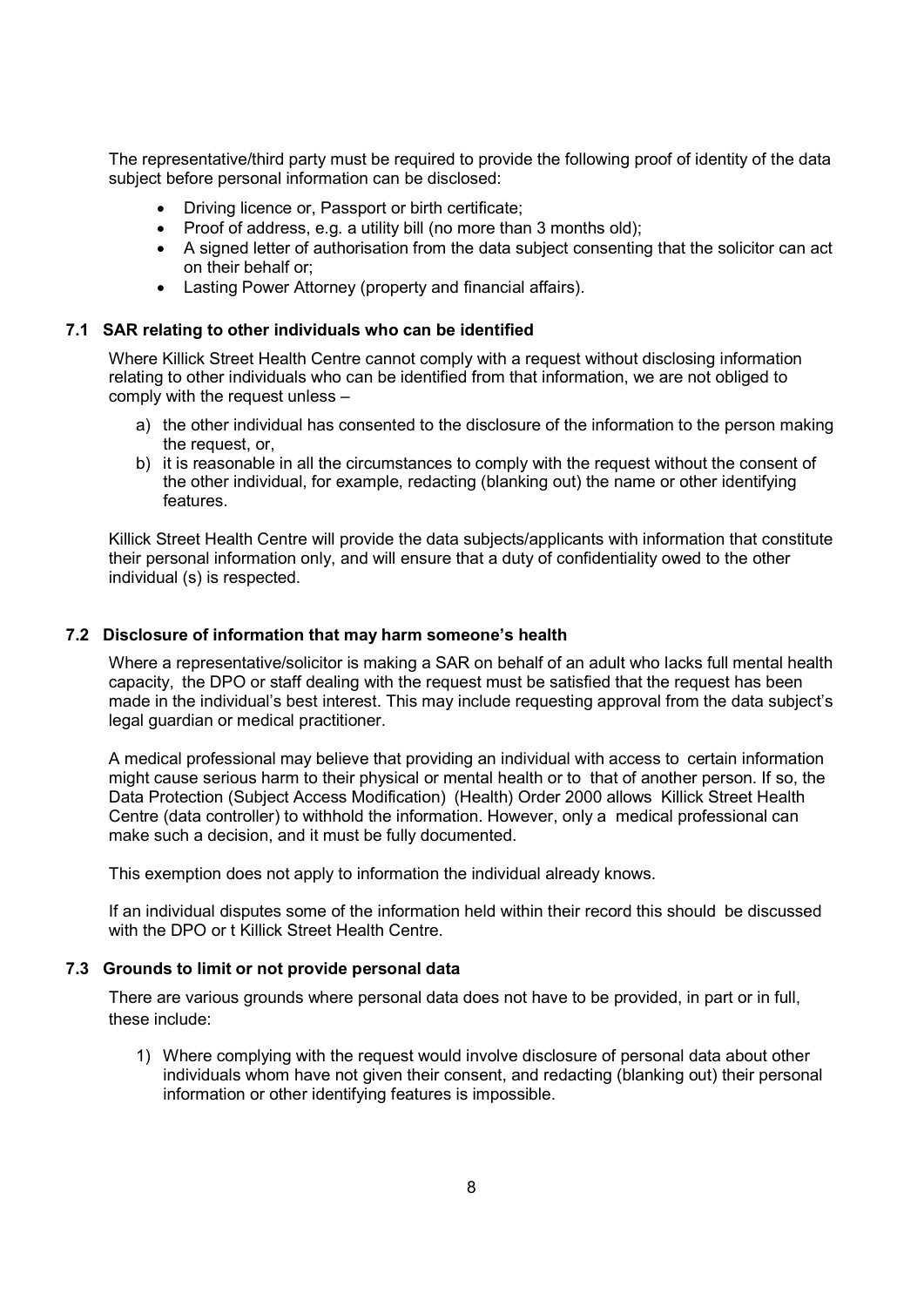- 2) Where disclosure would be likely to prejudice an ongoing enquiry or investigation. Where this can be demonstrated the Killick Street Health Centre do not need to disclose the existence of such information.
- 3) If the information requested is subject to one or more of the exemptions in the Data Protection Legislations.
- 4) Where it is a repeated or similar request and Killick Street Health Centre had previously complied with the request, unless a reasonable interval has elapsed.
- 5) If providing documents would involve disproportionate effort or expense. If this is the case the data subject must be informed what information is held, the source of the information, the purpose it is being processed and who it may be disclosed to. This 'exemption' would usually only apply to situations where there is a very large amount of data held within an unstructured (paper) filing system.

The term 'disproportionate effort' refers to the time and cost of complying with a request and this must be balanced against the effects on the individual requesting the information of not supplying the information. In practice this situation should seldom arise.

## 8. Applying an exemption under Data Protection Legislations

The DPA and GDPR give certain provisions which allow public authorities to withhold information from an applicant where an exemption applies. Therefore, in some cases, there will be valid reasons why some information may not be released to an applicant and these include:

- If the data consist of information in respect of which a claim to legal professional privilege could be maintained in legal proceedings.
- If the disclosure of personal data to third parties contravenes the first data protection principle (process fairly and lawfully).

It is important to note that if an exemption is applied under Data Protection Legislations the DPO or staff of Killick Street Health Centre applying the exemption should be aware that they may need to substantiate their decision if challenged by the applicant or the ICO as part of the review process. It is therefore advisable to document decisions (including legal basis) made in relation to using exemption or redaction.

In all cases where an exemption is cited (and a refusal notice issued) the balance of factors for and against should be explained to the applicant in the reply.

## 9. Sharing personal data of an individual with law enforcement and regulatory bodies

In some circumstances Killick Street Health Centre may be legally required to share personal information with law enforcements and regulatory bodies (without the consent of the data subject). The legal basis and justification for the sharing may be underpinned by the following EU GDPR Articles:

Article 6(C) - sharing/processing is necessary for compliance with a legal obligation to which the controller is subject;

Article  $6(e)$  - the sharing/processing is necessary for the performance of a task carried out in the public interest or in the exercise of official authority vested in the controller.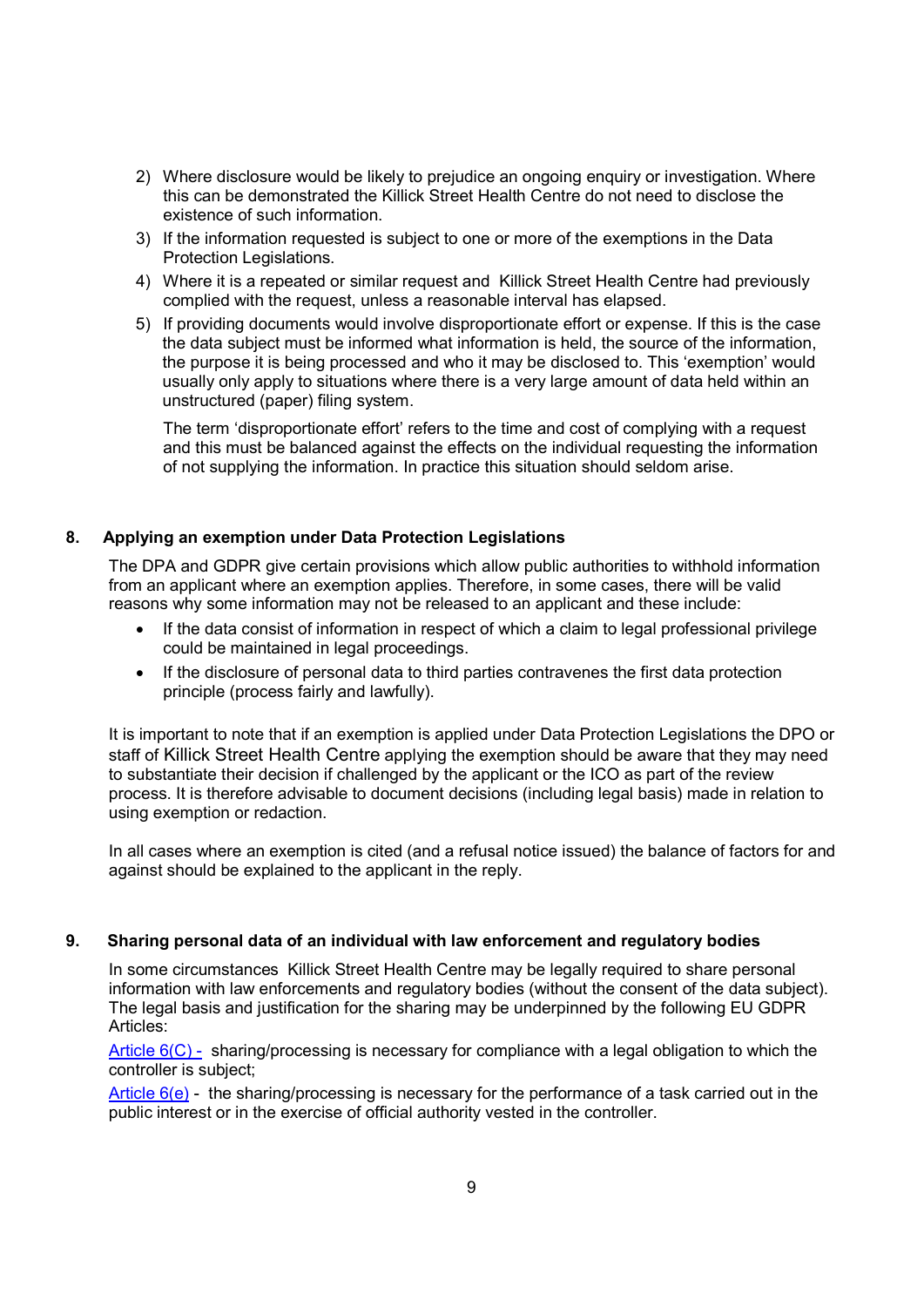Killick Street Health Centre will review each request based on its merits before deciding whether to release information to the 'relevant authorities'.

#### 10. Internal reviews and complaint procedures

If the applicant is dissatisfied with either the way their request has been handled or the response provided, they may appeal to Killick Street Health Centre for a review. The internal review will be carried out promptly and in no more than 20 working days from the date of the request for review. The DPO and Killick Street Health Centre can be contacted at:

Killick Street Health Centre 75 Killick Street London N1 9RH

If the applicant remains dissatisfied about the decision, they must be advised on their rights to complain to the Information Commissioner who can be contacted at:

Information Commissioner's Office Wycliffe House Water Lane Wilmslow Cheshire Tel: 0303 123 1113 or 01625 545 745 Email: https://ico.org.uk/global/contact-us/

## 11. Training

Killick Street Health Centre will ensure all staff are adequately trained SARs. Training will include but not limited to:

- What information to provide or not to provide
- Correct identification of the requesting individual;
- Location of personal information;
- Timescales for compliance;
- Provision of information in an intelligible format;
- Action to be taken if the information includes third party data

#### 12. Dissemination and Implementation

This Policy and other related documents will be publicised on Killick Street Health Centre internet. All staff are required to ensure that their teams understand its application to their business areas.

Awareness of any new content/change in process will be through the staff bulletin, in the first instance. Where a substantive revision is made then a separate plan for communicating and implementing this change will be devised by the DPO.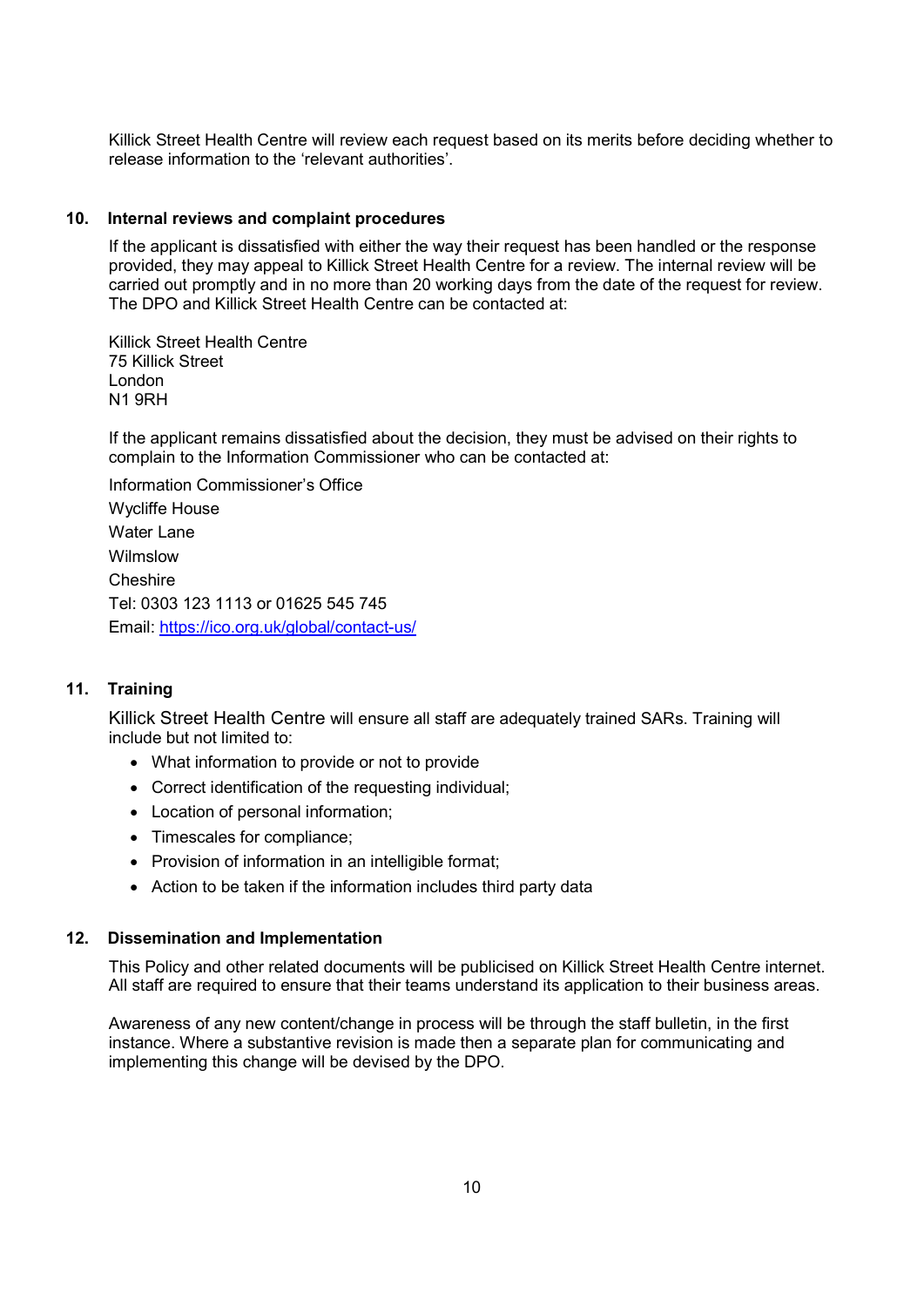## 13. Monitoring & Compliance

Killick Street Health Centre will annually evaluate the effectiveness of this Policy. Monthly reports on information requests received are provided to the senior management team.

#### Non compliance

Non compliance with this Policy by staff will be brought to the attention of the Accountable Officer and their line managers.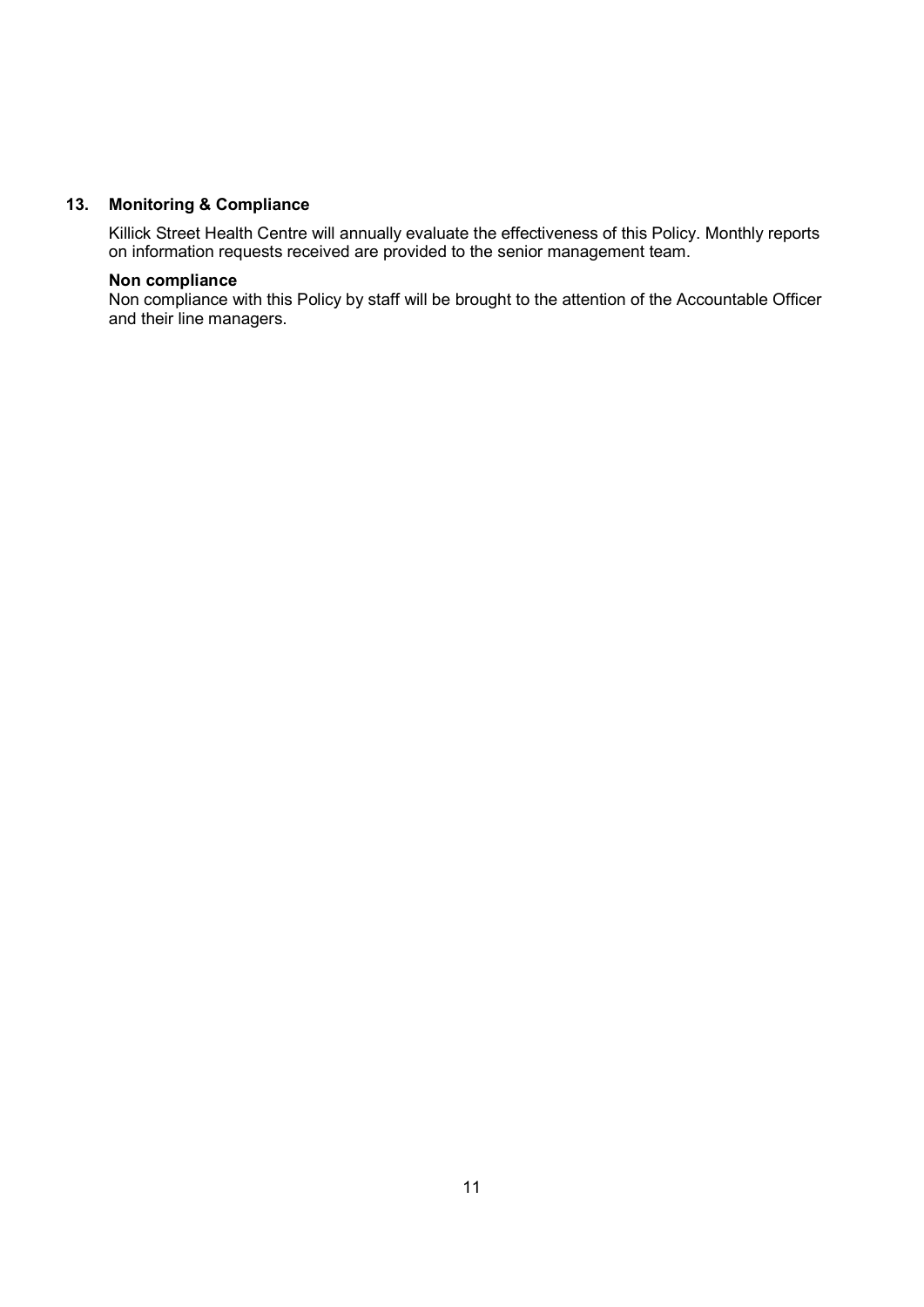



## ANY DELAYS IN THE PROCESS MUST BE REPORTED TO THE DPO IMMEDIATELY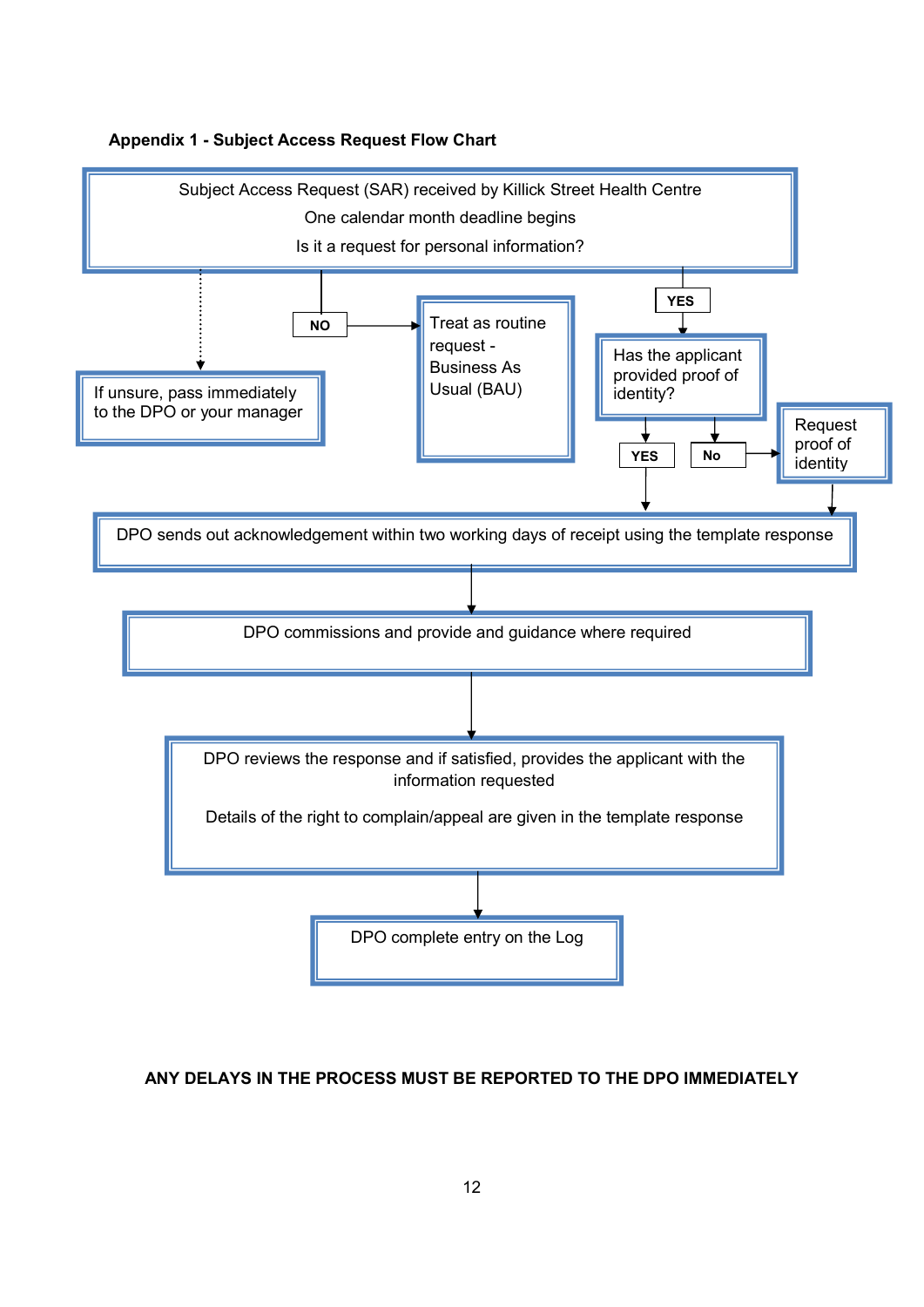## Appendix 2: Subject Access Request form

## a) Details of person requesting information (the Applicant):

Full name: Date of birth:

Address:

Telephone Number:

- b) Are you the Data Subject (for example the named individual who the requested records refer)?
	- YES: If you are the data subject please go to question e)
	- NO: Are you acting on behalf of the Data Subject with their written authority? If so, the written authority must be included. Please answer questions  $c)$  d) and f).
- c) Details of the Data Subject if different to those given in answer to question a).

Full name:

Date of birth:

Address:

Telephone Number:

- d) Please describe your relationship with the Data Subject that leads you to make this request for information on their behalf:
- e) Please give details as to the information you would like to review: Include the date range(s) for the information held (approximate dates are acceptable):

Please provide the following proofs of Id of the Data Subject:

- Driving licence or, Passport or birth certificate of the data subject.
- Proof of address, e.g. a utility bill (no longer than 3 months old) of the data subject;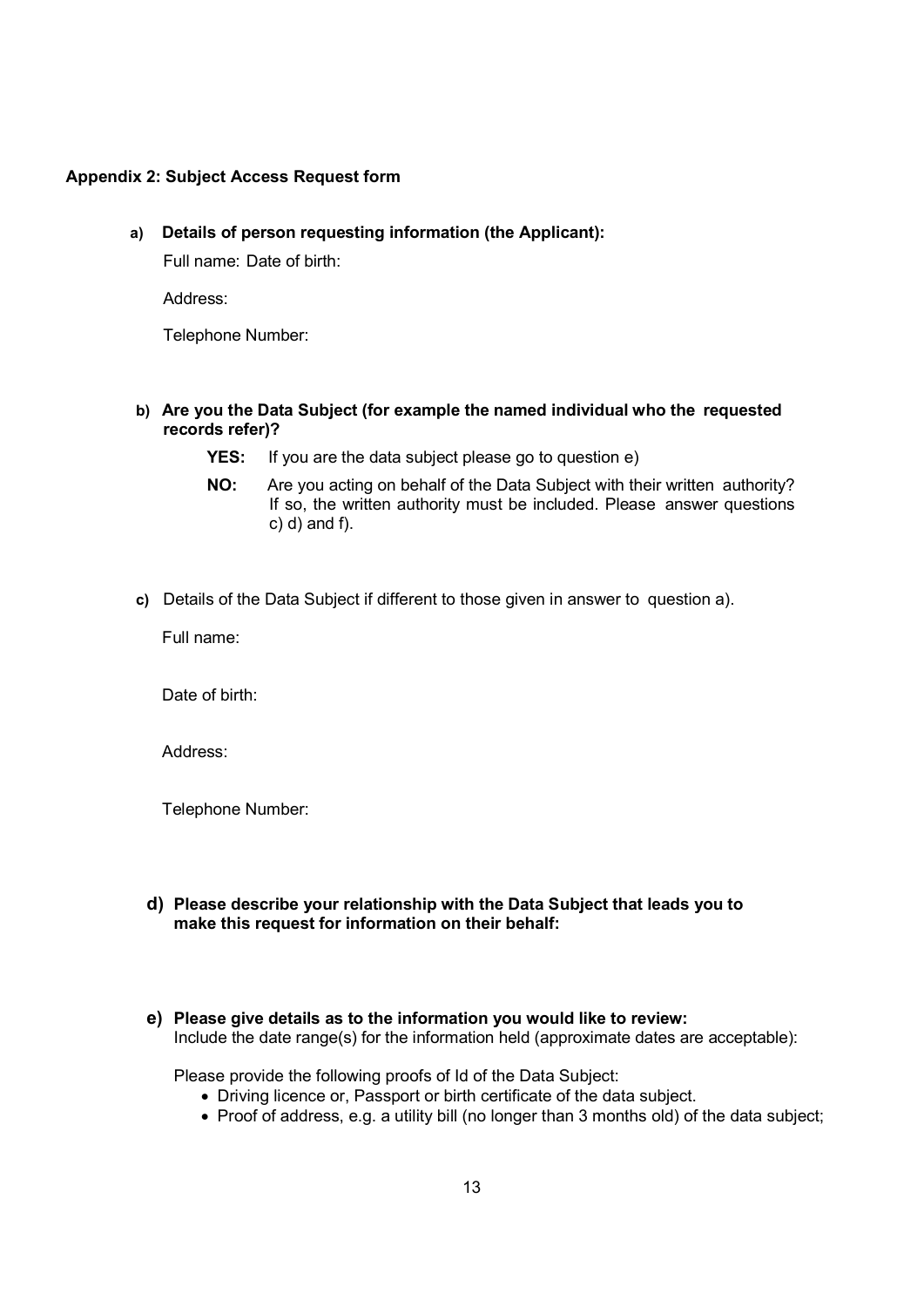- A signed letter of authorisation from the data subject consenting that the solicitor can act on their behalf or; Lasting Power Attorney (property and financial affairs
- f) Please provide the following proof of Identity and authorisation from the Data Subject:
	- Driving licence or, Passport or birth certificate of the data subject.
	- Proof of address, e.g. a utility bill (no longer than 3 months old) of the data subject.
	- A signed letter of authorisation from the data subject consenting that the solicitor can act on their behalf or Lasting Power Attorney.

## NOTES:

Killick Street Health Centre will normally respond to a Subject Access Request within one calendar month of receipt. This period will not commence until Killick Street Health Centre is satisfied as to the identity and authority of the applicant.

Killick Street Health Centre may seek further information from the applicant as to the specific information requested. Any request for clarification will suspend the one calendar month period until the required information is received.

Please return this completed Subject Access Request (SAR) Form and any requested documentation to the address below:

Killick Street Health Centre 75 Killick Street London N1 9RH